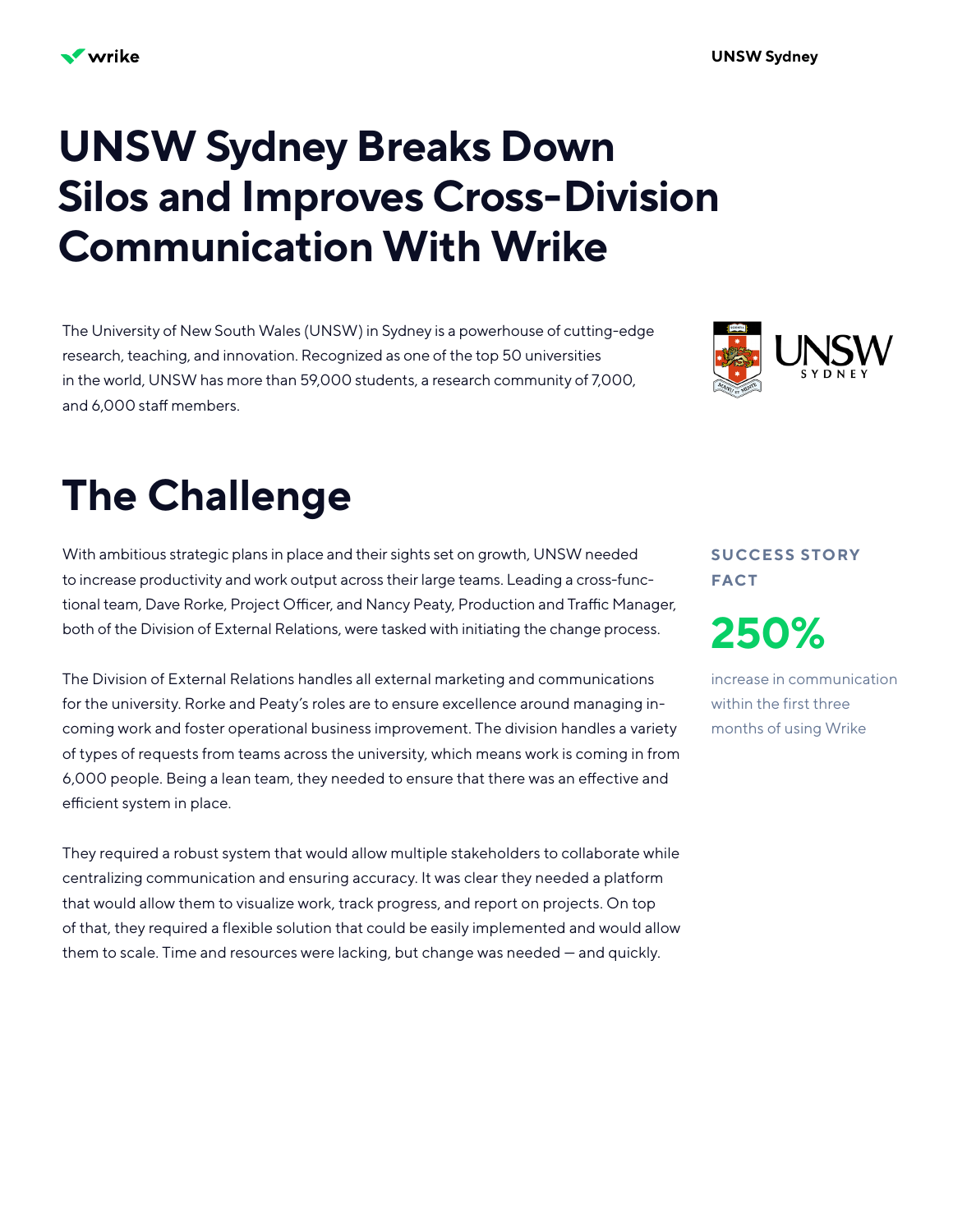

## **The Solution**

The division was already using Wrike successfully, and taking all their requirements into consideration, Rorke and Peaty determined that Wrike was still the right solution. "In our case, we needed a workflow management platform, so Wrike was a brilliant option for us, particularly for the project management side of things. Wrike makes things easier and clearer, which in turn makes things consistent. It enables a lot of simplified interactions between our departments and clients, which is a game-changer." says Rorke.

Rorke consulted with stakeholders across the university to review what was and wasn't working and drove the development of a new structure that would best suit all stakeholder needs through the working group he created. Then he partnered with the Wrike customer success and deployment team to create an intensive training program on using Wrike.

This approach proved very successful for UNSW, and they found the experience a lot easier than expected. Wrike has allowed cross-collaboration within the departments and among 275 users, and garnered rave reviews. "Things are a lot clearer now, which makes working across the division a lot easier and faster." Peaty says, "Having everyone properly trained and understanding how the system works means that we work together more effectively and deliver more efficiently."

### **Increased Communication and Clear Workflows**

Wrike request forms have streamlined the process for teams who are initiating new work with the division. Using required fields and dropdown options, the forms save time by gathering all the information up front. They significantly reduce the need for the countless back and forth emails previously necessary to collate all the needed details. The Division of External Relations team can focus on managing the flow of incoming work and ensuring sufficient resources are allocated.

Wrike's structure of folders, projects, and tasks allows for all communication and collaboration of ideas to be housed in one place. With one central location, "UNSW has seen a 250% increase in communication in the tool within the first three months of this new training."

#### **CASE SUMMARY**

UNSW Sydney **Customer**

New South Wales, Australia **Headquarters**

**Education Industry**

6,000 **# of employees**

Wrike Enterprise, Wrike Integrate **Wrike Products**

275 **# of users**

Its ability to be a single source of truth and to manage workload **Why Wrike**